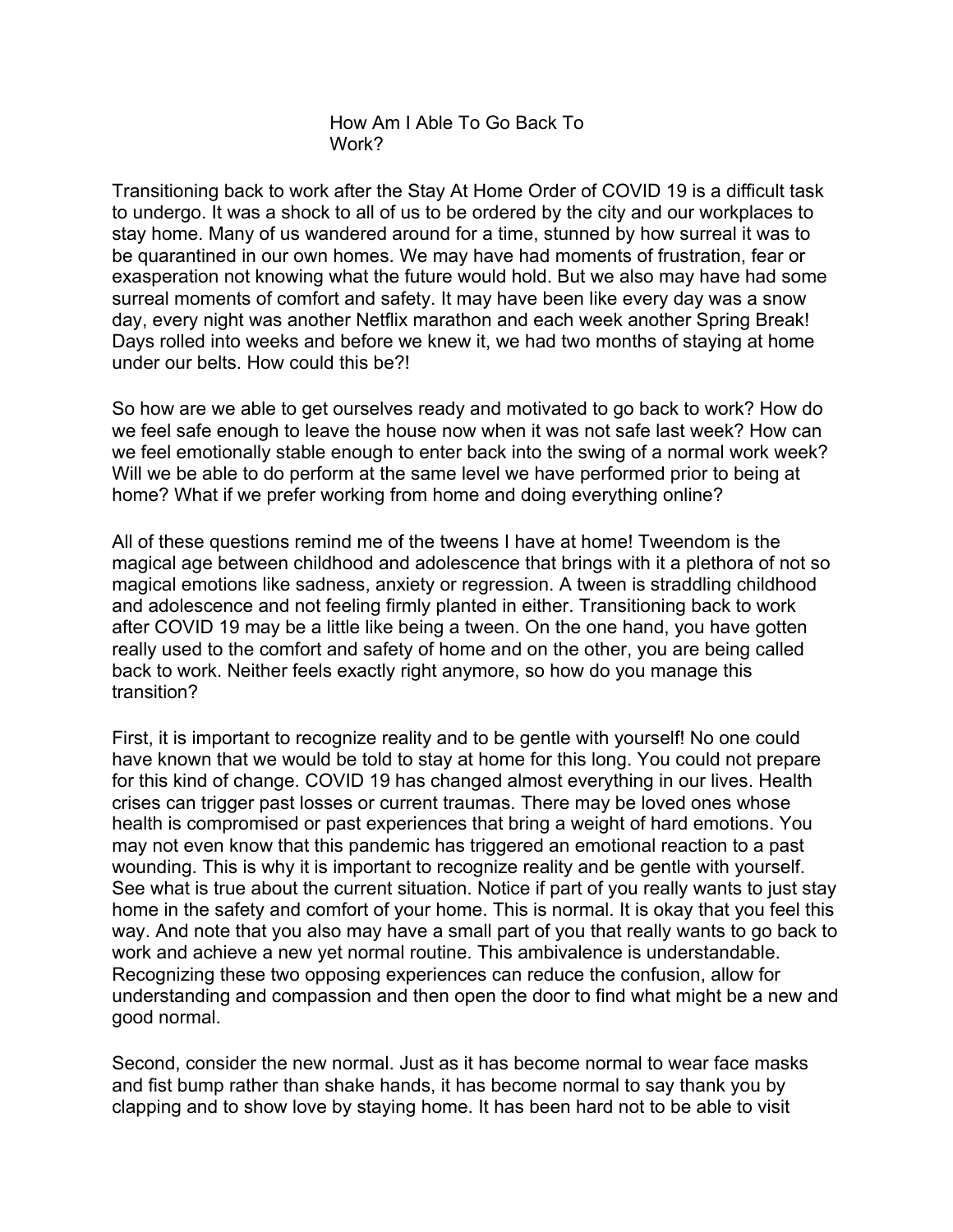family or friends, go to restaurants or stores or to not carry on with important events like birthday parties, graduations or weddings. But the new normal has offered us many things to learn, as well. We have learned to slow down, rest more and to realize what really matters. We have learned more about ourselves and our loved ones. We have been productive and that has been good and we have been unproductive and realized it was okay. We have gotten creative with how to love and we have been clever about maintaining long distance connections. We have risen to the occasion and we are braver and stronger than we thought we could be. We get to take all of this and more into the new normal.

Third, you can trust yourself. We do not forget to ride a bike. What you learn and experience is imprinted into your heart and your mind. Though environments may be different and you may feel different, your skills and wisdom remain. It is normal to fear that atrophy has taken place. But the only way to find out what skills and strength your muscles contain is to trust your instincts and dive in. You can start in the shallow end if you need to. You should check in with your employer to determine if there are options for a slower entry. If possible, there could be shorter work weeks or work days during your first weeks back. You could schedule a lunch or check in call with a family member or friend during the first week. Starting slow and having support will allow you to find your rhythm, achieve equilibrium again and to regain the confidence that you can perform at your absolute best. The chances are high that you will be bringing an even stronger and better you to this new normal.

Fourth, schedule support. Transitions are times that we all need to access support. Many employers have learned a new compassion and understanding during this pandemic because of the additional stressors and burdens placed on their people. Most employers are therefore going to be aware that the transition back to the work place will be challenging. Scheduling support is a way to intentionally seek out conversations about possible emotional needs that have arisen, advantages and disadvantages of working from home and how the time online could inform any new ways the current job is performed. This global pandemic has shown all of us the vulnerability of people and our deep desire to care for humanity.

Lastly, embrace change. With every passing season of life, we continually grow and change. We never stay the same. COVID 19 has brought so many monumental changes to our lives that in some ways, we will never be the same. As we have become accustomed to knowing all too well after the 911 tragedy, everything changed after the planes hit the Twin Towers. Many years from now, we will still realize how life was never the same after the Corona Virus hit our world. But as we embrace the changes that come from persevering through these times, we find in us all a collective stamina, strength and creative love that goes beyond the trauma of these times. Though our humanity has been hit and we have been made aware of our fragility, we have also seen the heroic prowess of people and the endless ways people have found to love and serve and give. Embracing change can allow us to access our strength and courage to get back to work as an act of courage and hope for our world.